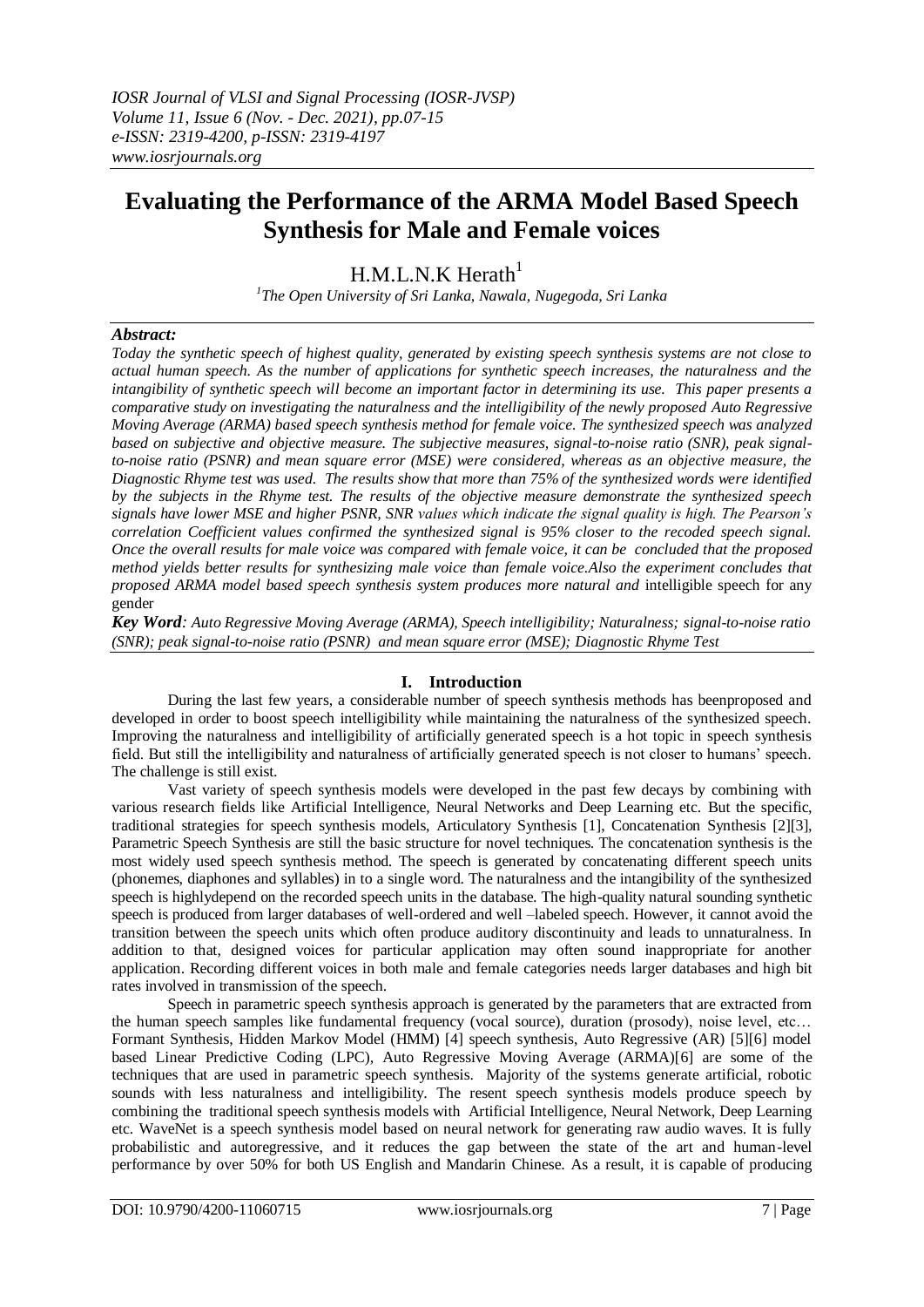audio that are very similar to a human voice [7]. Trcotron [8], Deep voice I [9]are some of the other systems that use Artificial Intelligence, Deep Neural Network for synthesis more natural speech.

Nowadays text-to-speech (TTS) systems have become far more common and an ordinary feature of everyday life. The increasing number and uses of TTS in various day-to-day life applications like reading and communication aids for the blind, deafened and vocally handicapped, educational systems, telephone enquiry systems, e-mail readers, human-machine interactions etc. In near future it may also be used in language interpreters or several other communication systems, such as videophones, video conferencing, smart environment, virtual assistant, intelligent robots or talking mobile phones. As the number of applications for synthetic speech increases, the performance of the synthetic speech with different voices, styles and emotions will become an important factor in determining its use.

Quality of a speech assesses "how" a speaker produces an utterance and includes attributes such as "natural", "raspy", "hoarse", "scratchy" and so on. Quality is known to possess many dimensions, encompassing many attributes of the processed signal such as "naturalness", "clarity", "pleasantness", "brightness", etc. Typically for practical purposes the speech quality is restricted to few dimensions depending on the application[10]. Naturalness is the most important quality and it is described as how much the synthetic voice is similar to the human voice. Speech intelligibility is a different attribute that measures "what" the speaker said, i.e., the meaning or the content of the spoken words. Hence, different methods need to be used to assess the quality and intelligibility of artificially generated speech.

In some applications the naturalness of the synthetic speech is less important than the intelligibility of the synthetic speech.If more natural artificially generated voice message cannot understand or hard to understand by the listener then it is not useful. On the other hand, in some applications like reading and communication aids for the disable people, use synthetic speech as a vocal prosthetic. Those people need more intelligibility speech than others because they understand the context by listing to the speech and it should be clear and understandable. Most of the TTS systems were developed for blind people, produce unnatural speech signals, which affect the emotion component of speech communication. Thus, it may lose several information to be communicated and the listener may find it hard to develop a trust on the speaker. Communication will be more comfortable, attractive and attentive when the speech sounds more humanly and hence the synthesized speech will be more useful This will help to increase the interaction of the user in many applications such as telephone answering machines, e-mail readers. etc

The applications that use speech synthesis systems have a great need in producing both male and female voices, especially in voice prosthesis and translating telephony. Early attempts of producing various voices like male, female and child with high quality output voices have not been very successful. More recent attempts have synthesized female voice mainly by transforming a male synthetic voice or copying an utterance of a female speaker [11]. Speaker independent speech generating systems producequality speech with minor change of values for parameters. A similarity of the synthesized speech is still less than the natural speech. Among number of approaches speaker depend DNN-based TTS and HMM model speaker depended models are working model that used now. But still the artificiality of the synthesized speech is still identified. This study investigates a ARMA modeled based speech analyze algorithm for male and female voices analysis. The synthesized speech evaluated for the naturalness and the intangibility of male, female voice in the context of subjective and objective measurements.

## **II. Speech Quality Assessments**

The usefulness of speech synthesis systems is highly depending on the performance, the naturalness and the intangibility of artificially generated speech of the system. Evaluation of the performance of synthetic speech provides important information about the speech synthesizers in comparison to competing products. Diagnostic evaluation is important for researchers to understand, where the relative strengths and weaknesses of a particular synthesizer and can assist in the development effort by pinpointing specific problems in synthesis. The quality and intelligibility of speech synthesized systems can be quantified using subjective and objective measures.

#### **2.1 Subjective Quality Measurements**

Subjective quality measures of speech are obtained by conducting a listening test to the hearingimpaired subjects in their language. There were several subjective tests were available for measure the naturalness and intangibility of synthesized speech. The Diagnostic Rhyme Test (DRT) is the common test for evaluating the speech intangibility.

The Diagnostic Rhyme Test, (DRT) is a testconsists of 96 monosyllabic (single-syllable) word pairs which are distinct from each other only by one acoustic feature in the initial consonant [12]. These fall into one of the six categories of Voicing, Nasality, Sustenation, Sibilation, Graveness, and Compactness [12]. Some illustrative word pairs from the DRT are shown in Table 1; note the similarities and differences between the initial consonants of each word pair.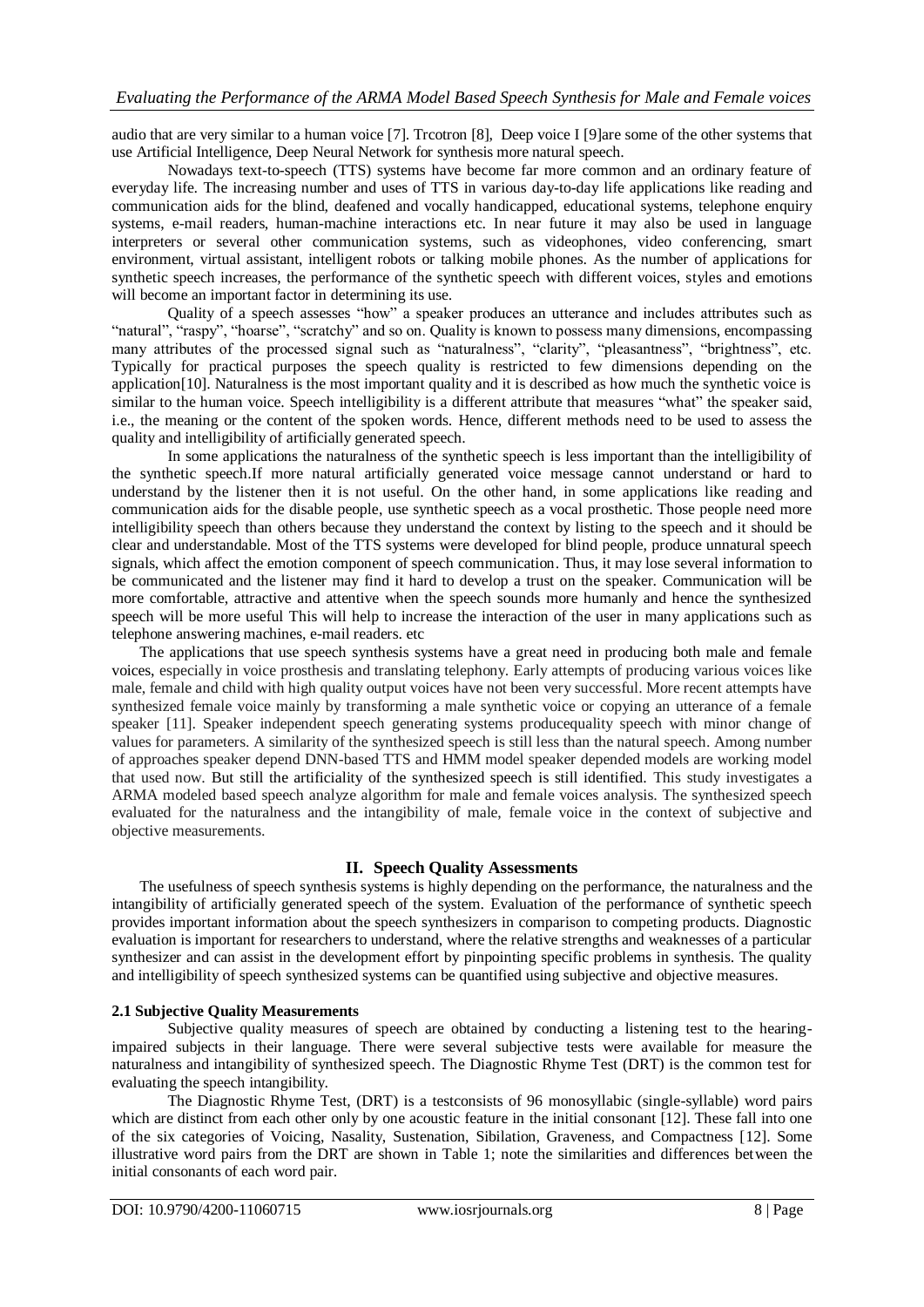| <b>Voicing</b>   |      | <b>Nasality</b> |      | <b>Sustenation</b> |       | <b>Sibilation</b> |       | Graveness |      | <b>Compactness</b> |       |
|------------------|------|-----------------|------|--------------------|-------|-------------------|-------|-----------|------|--------------------|-------|
| veal             | feel | meat            | beat | vee                | bee   | zee               | thee  | weed      | reed | vield              | wield |
| bean             | peen | need            | deed | sheet              | cheat | cheep             | keep  | peak      | teak | kev                | tea   |
| gin              | chin | mitt            | bit  | vill               | bill  | iilt              | gilt  | bid       | did  | hit                | fit   |
| dint             | tint | $n_{1D}$        | dip  | thick              | tick  | sing              | thing | fin       | thin | gill               | dill  |
| Z <sub>0</sub> O | sue  | moot            | boot | foo                | pooh  | <sub>1</sub> uice | goose | moon      | noon | coop               | poop  |

**Table no 1:**The Diagnostic Rhyme Test, (DRT) words

## **2.2 Objective Quality Measurements**

Objective measures of speech quality are computed from properties of an original and synthesized speech wave form. Mean Square error (MSE), Peak Signal to Noise Ratio (PSNR) and Signal to Noise Ratio (SNR) measures the naturalness and intangibility of synthesized speech as Objective quality measures.

#### **2.2.1 Mean Square Error**

Mean Square error measures the average of the squares of the errors, that is, the average squared difference between the estimated values and the actual value. MSE is a risk function, corresponding to the expected value of the squared error loss or quadratic loss. The difference occurs because of randomness or because the estimator doesn't account for information that could produce a more accurate estimation of speech synthesis.

$$
\text{MSE} = \frac{1}{N} \Big[ \big( r(n) - x(n) \big)^2 \Big]. \tag{1}
$$

Where, N is length of input speech signal,  $x(n)$  is input speech signal and r(n) is reconstructed speech signal. **2.2.2. Signal to Noise Ratio**

Signal to Noise Ration measure used to quantify how much a signal has been corrupted by noise. It is defined as the ratio of signal power to the noise power corrupting the signal in decibars. A ratio higher than 1:1 indicates more signal than noise.

SNR (dB) = 10 log<sub>10</sub> 
$$
\left( \frac{\sigma_{\tilde{x}}^2}{\sigma_d^2} \right)
$$
.................(2)

Where,  $\sigma_x^2$  is the mean square of speech signal and  $\sigma_d^2$  is the mean square difference between the original and reconstructed speech.

#### **2.2.3 Peak Signal to Noise Ratio**

This ratio is often used as a quality measurement between the original and a reconstructed one. The higher the PSNR, the better the quality of the signal. The PSNR represents a measure of the peak error between the reconstructed and the original signal in decibels.

PSNR (dB) = 
$$
10 \log_{10} \left( \frac{Nx^2}{||x-r||^2} \right)
$$
.................(3)

#### **III Experiment**

#### **3.1Speech material**

Speech samples (the words in DRT) were recorded by a female speaker with British accent. The recording was at laboratory conditions. The voice was recorded through the MKH800 microphone, with the volume set at 60 dB. The recording wav files were all in single channel, with frequency at 16 kHz.

### **3.2 Speech analysis and Synthesis**

Vocal tract of humans molded in terms of both poles and zeros by the Autoregressive Moving Average filter models. It described the unknown model with a pole-zero filter as following form

y(n) = …………………………………(4)

 $x(n)$  and  $y(n)$  are the input output signal of the unknown system {  $a_k, k=1, ..., p$ }and {  $b_k, k=0, ..., q$ } are the filter coefficients corresponding to poles and zeros. Performing z transforms on both sides of equation (4), the equation becomes

Y(z) = …………………………………………………………...(5)

Where,  $A(z) = 1 - \sum_{k=1}^{p}$  $\sum_{k=1}^{p} a_k z^{-k}$   $B(z) = \sum_{k=1}^{q} a_k z^{-k}$  $_{k=0}^{q}$   $b_k$   $z^-$ 

 $Y(z)$  and  $X(z)$  are the z transform of  $y(z)$  and  $x(z)$  respectively. The system transfer function is given by  $B(z)$  /  $A(z)$ , where  $B(z)$  and  $A(z)$  are called the Moving Average part and Auto Regressive part of the model[5];

H(z) = ……………………………………………………….(6)

Equation (13) can be expressed as follows,

 ………………………………………………..(7)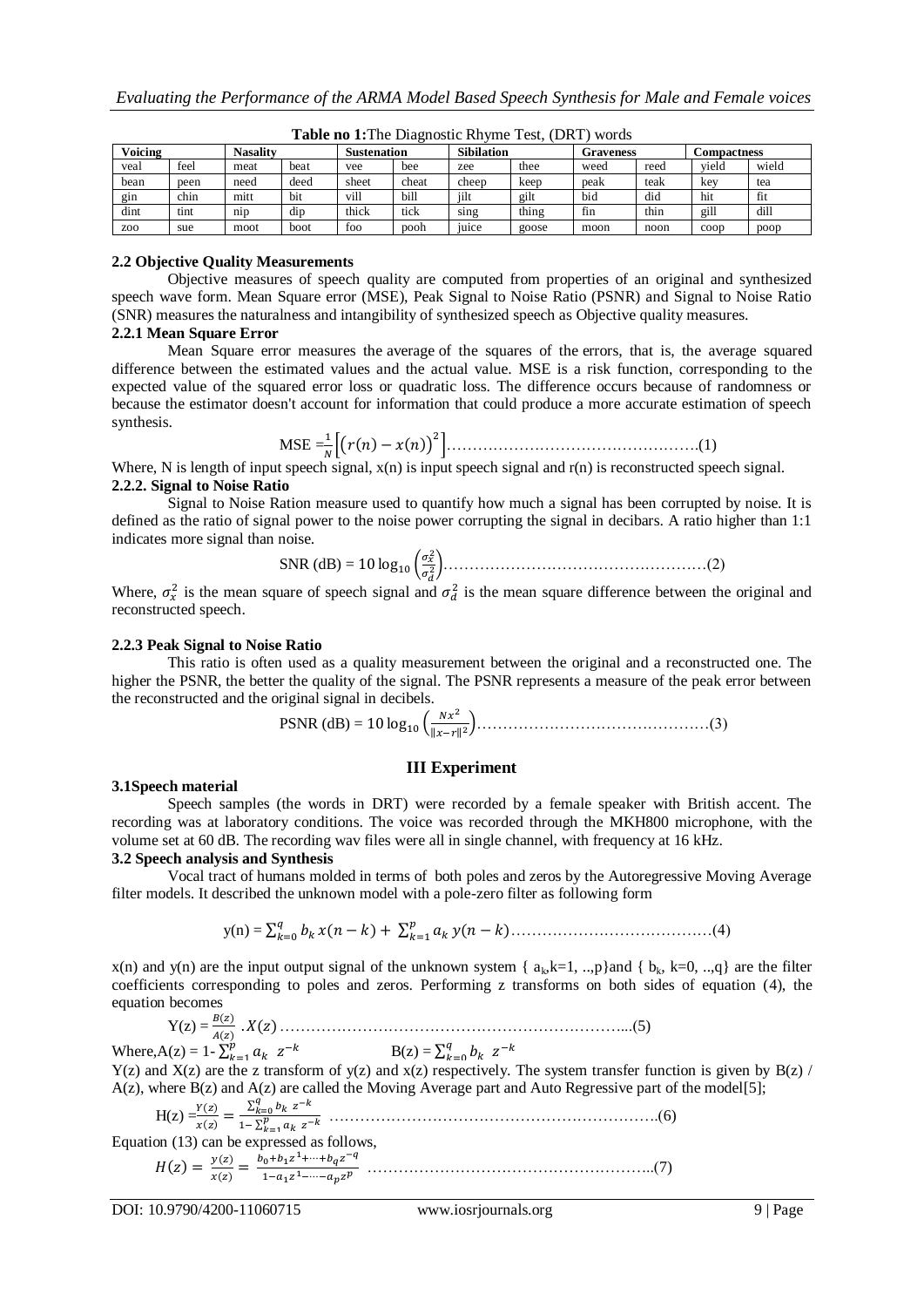Speech parameters frequency, phase, amplitude and attenuation coefficient derived according to the equation (7) given in ARMA model, the partial fraction representation  $H(z)$  express as,

 …………………………(8)

Where, the values  $r_{m}...r_{0}$  represents the residues, the values  $p_{m}...p_{0}$  are poles and k(z) is a polynomial in z, which is usually 0 or constant. The real and imaginary parts of the complex transform of residues  $r_m$  are used to estimate the amplitude  $A_n$  and the phase  $\phi_n$ 

An=| |……………………………………. (9) <sup>n</sup> = ………………………………….(10)

Pole locations pm used to calculate the frequency and attenuation coefficient  $r_n$ 

fn= …………………………….(11) r<sup>n</sup> = | | …………………………………………………….(12)

Where, fs sampling frequency, n designate the frequency increment ( $n= 0, 1,...,N$ ) and  $R_e$  an  $I_m$  are the real and the imaginary parts of the  $r_m...r_0$  and  $p_m...p_0$  transform. Most dominant poles gain from ARMA model were converted to frequency, phase, amplitude and exponential decay values. Then filter the values by given different conditions to obtained the most important details.

Parametric speech synthesis model calledSinusoidal Model Noise model were used to resynthesized the speech signals. It models the speech or music signals as sum of sinusoids each with time-varying amplitude, frequency and phase. Since the sinusoidal noise model has the ability to remove irrelevant data and encode signals with lower bit rate, it has also been successfully used in audio and speech coding. Equation (13) represents a decaying sinusoidal wave.

x(t) = ……………………………………(13)

Where,  $A_i(t)$ , radian frequency  $2\pi f_i$  and  $\phi_i$  phase in radians of sinusoidal *i*at time *t*, and  $r(t)$  is a noise residual,  $\alpha$  is the exponential Decay and  $e$ - $\alpha t$  is the decay rate.

#### **3.3 Objective and Subjective Test**

The Diagnostic Rhyme Test was carried out in order to evaluate the ARMA based speech synthesis model. A total of 10 non-native English speakers participated in the experiment, with 2 male and 8 females. Allparticipants were graduates between 25 to 30 years of age. They have not participated in any subjective test whatever for at least the previous six months and not in any listening-opinion test for at least one year. They have never heard the same word lists before. The words were played from the PC to the test participant via headphones in laboratoryconditions. The participants choose the correct word between two presented word pairs defined by DRT test.

Mean Square Error, Peak signal to Noise Ratio, Signal to Noise Ratio and Pearson's Correlation coefficient between the original and a reconstructed speech signal were calculated.For comparison purpose these tests were repeated for Male voice.

#### **4.1The Diagnostic Rhyme Testy**

#### **IV Results and Discussion**

The subjects were able to identify synthesized words correctly between two words that are given to them in the Diagnostic Rhyme Test, in all six categories. Each category was consisted of 16-word pairs.In the diagnostic rhyme test, the difference between the word pair is in one phoneme and most of the time they are pronounced to be small difference. The percentage of number of words identified by each subject was as depicted in the Table 2.

| Voicing<br>Subject |       | $\sim$ $\sim$<br><b>Nasility</b> | Sustenation | Sibilation | Graveness | Compactness |
|--------------------|-------|----------------------------------|-------------|------------|-----------|-------------|
| S1                 | 93.75 | 93.75                            | 43.75       | 75         | 62.5      | 81.25       |
| S <sub>2</sub>     | 93.75 | 87.5                             | 56.25       | 87.5       | 75        | 81.25       |
| S <sub>3</sub>     | 87.5  | 93.75                            | 75          | 87.5       | 87.5      | 81.25       |
| S <sub>4</sub>     | 87.5  | 93.75                            | 62.5        | 87.5       | 62.5      | 68.75       |
| S <sub>5</sub>     | 87.5  | 87.5                             | 68.75       | 81.25      | 75        | 81.25       |
| S6                 | 81.25 | 93.75                            | 87.5        | 75         | 87.5      | 75          |
| S7                 | 68.75 | 87.5                             | 75          | 68.75      | 81.25     | 62.5        |

**Table 2:** The percentage of no of words identified by each subject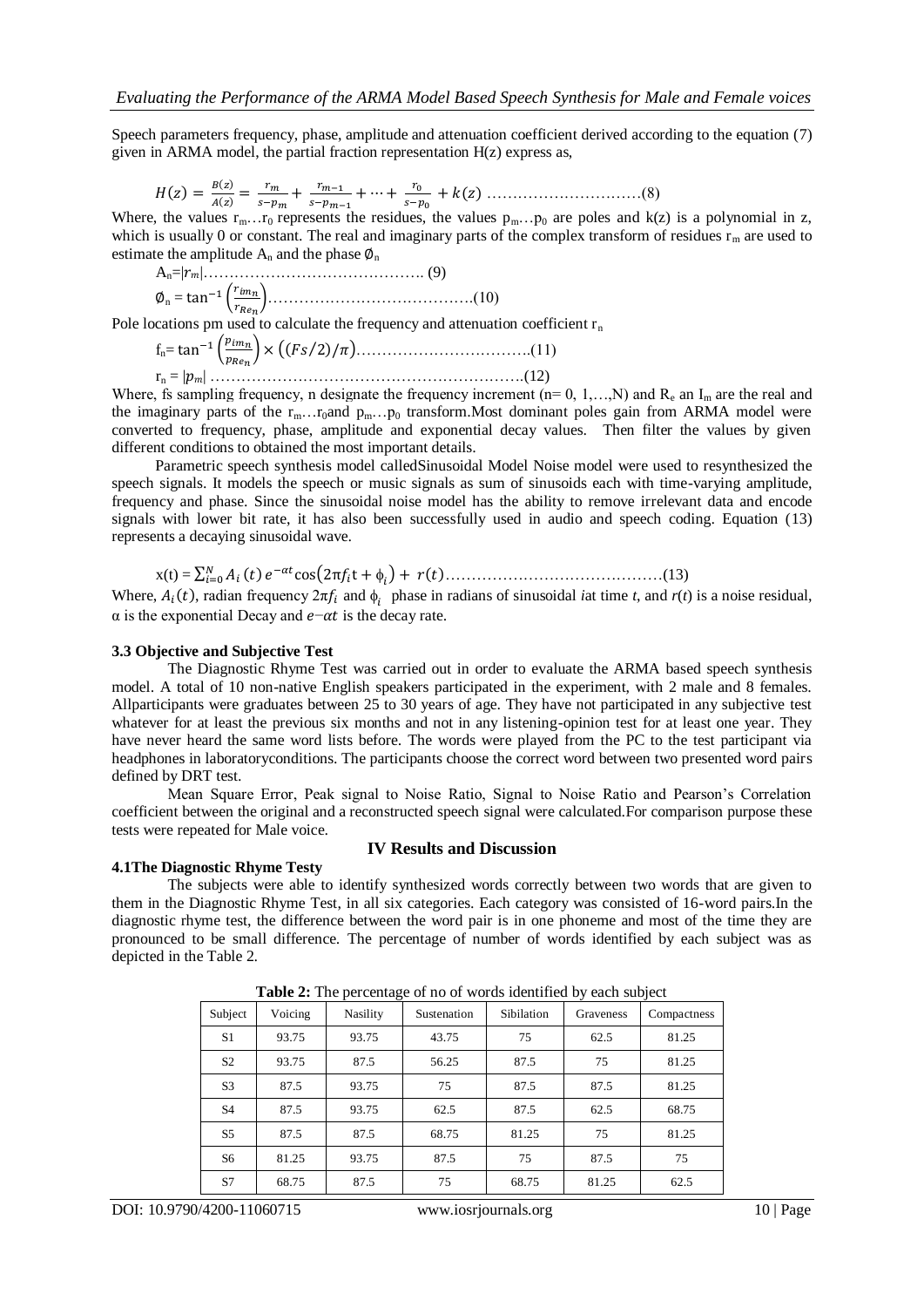| S8              | 81.25 | 93.75 | 87.5  | 75    | 68.75 | 81.25 |
|-----------------|-------|-------|-------|-------|-------|-------|
| S <sub>9</sub>  | 75    | 87.5  | 81.25 | 81.25 | 81.25 | 81.25 |
| S <sub>10</sub> | 81.25 | 87.5  | 87.5  | 81.25 | 87.5  | 81.25 |

The 75% of the word in the rhyme test were successfully identified by each subject in each category. The average percentage of each category is shown in the Figure 1 for male and female voices.



**Figure 1:** The average percentage of identifiedwords in each category, Male and Female speech samples

The average percentage of identification of words(Figure 1) synthesized using Female voice is more than 70% for allcategories. The Nasality category has the highestpercentage value (90%) among all other categories.The Sustenation category has 73% of wordidentification percentage and it is lower than allother categories.

Figure 1 illustrates 80% and 75% of the words that belong to any category in male or female respectively can be identified clearly.The Nasality category has the highest average identification percentage value while the Sustenation category has the lowest average identification percentage value in both male and female voice. The identification percentage of synthesized words belong to male voice, higher than the female voice identification percentage in all categories. The pattern of identification percentage of each category of male and female voice was same.According to the above result any of the words that are belong to any category can be identified clearly.

## **4.2 Peak Signal to Noise Ratio**

The average peak signal-to-noise ratio value of synthesized female and male voices were shown in the Table 3.

| <b>THOIC OF ITICIALS I DI III OI CACH CAICLOI</b> |         |                 |             |            |           |             |  |
|---------------------------------------------------|---------|-----------------|-------------|------------|-----------|-------------|--|
|                                                   | Voicing | <b>Nasility</b> | Sustenation | Sibilation | Graveness | Compactness |  |
| Female                                            | 23.33   | 25.28           | 23.59       | 23.03      | 24.16     | 24.28       |  |
| Male                                              | 35.53   | 36.31           | 34.26       | 34.50      | 33.15     | 38.86       |  |

**Table 3:** Average PSNR of each category

According to the Table 3, average PSNR values of all categories are higher in male voice than female voice. In both female and male voices, maximum average value was obtained in Nasility and compactness category.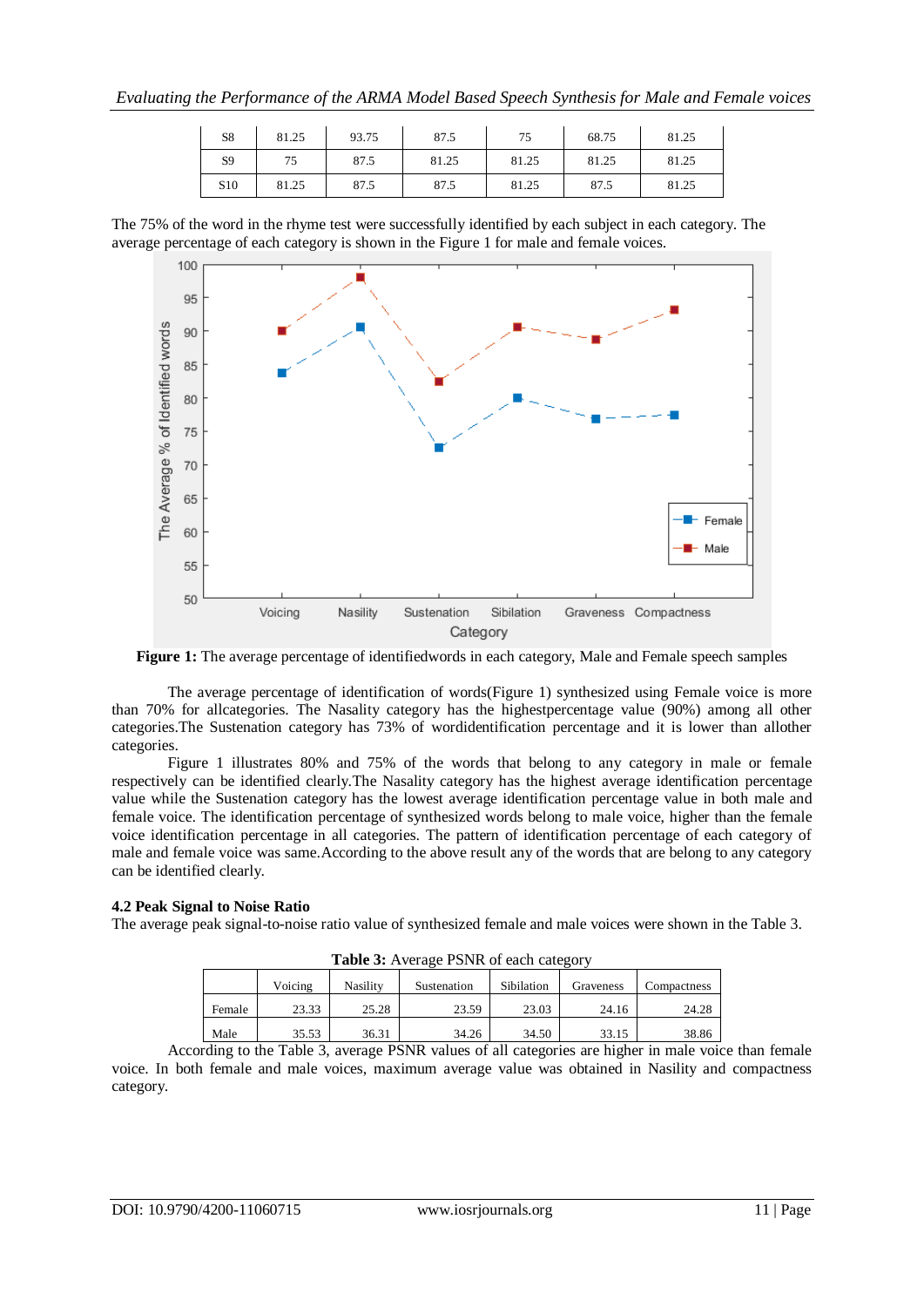

**Figure2**: PSNR of each category, male and female speech samples

Boxplot of the PSNR values of Male and Female synthesized voices were shown in the Figure 2. It clearly illustrations that the synthesized male voices have higher PSNR median value than female voices in each category. The variation of the PSNR values around the median is very little in most categories except Graveness ofmale voice.The experiment clearly shows that male voice has higher PSNR than the female voice. When PSNR is higher, the quality of the signal is better. That means quality of the synthesized male voice is higher than the female voice.

## **4.3 Mean Square Error**

The average of the Mean Square Error (MSE) for male voice is lesser than the female voice (Figure 3). For male voices it is less than 0.001 but female voice it is between 0.004 and 0.006.That implies the male voices have lower error than female voices.But the error of both male and female voices are considerably lower and thus the quality of male as well as female voices are high



**Figure3**: The average of MSE in each category, Male and Female speech samples

#### **4.4 Signal to Noise Ratio**

DOI: 10.9790/4200-11060715 www.iosrjournals.org 12 | Page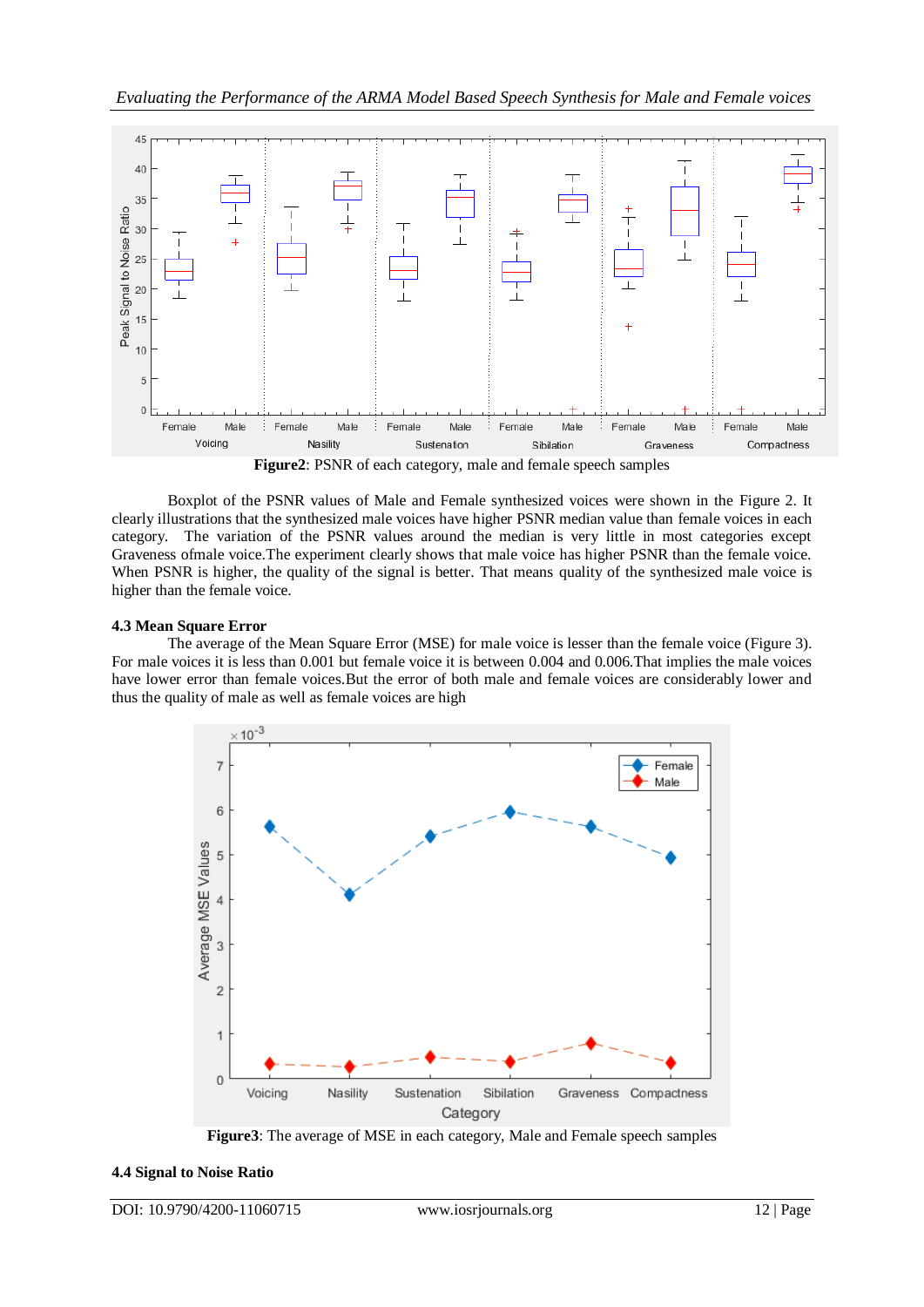## *Evaluating the Performance of the ARMA Model Based Speech Synthesis for Male and Female voices*

The SNR of the recorded signal and the synthesized signal of each word of voicing category is shown in the Figure 4.SNR values of synthesized words of female voice have higher value than the recorded female words. The difference of the SNR value between the synthesized word and the recorded word is smaller. This pattern is similar in all categories of male and female voice samples. SNRmeasure how much a signal has been corrupted by noise. The results indicate that the re-synthesized signals have no additional noise is generated from the synthesized algorithm. If that happens the results may have huge variation of the SNR values of the recorded signal and the synthesized signal. The synthesized signal has the noise component as the recorded signal. It also shows that the both synthesized and the recorded signals have same proportional of signal and noise component.



**Figure4:** The SNR value of Synthesized and Recoded Female sample words in Voicing category

#### **4.5 Correlation Coefficient Value**

The Pearson's Correlation Coefficient between the synthesized speech signal and the recorded signals in each category is shown in the figure 5.



**Figure5:** Pearson's Correlation Coefficient between the synthesized speech signal and the recorded signals in each category.

Median Pearson's correlation coefficient value of each category is greater than 0.95. The variation of the Pearson' correlation coefficient does not vary in large rage in all categories. All correlation values that have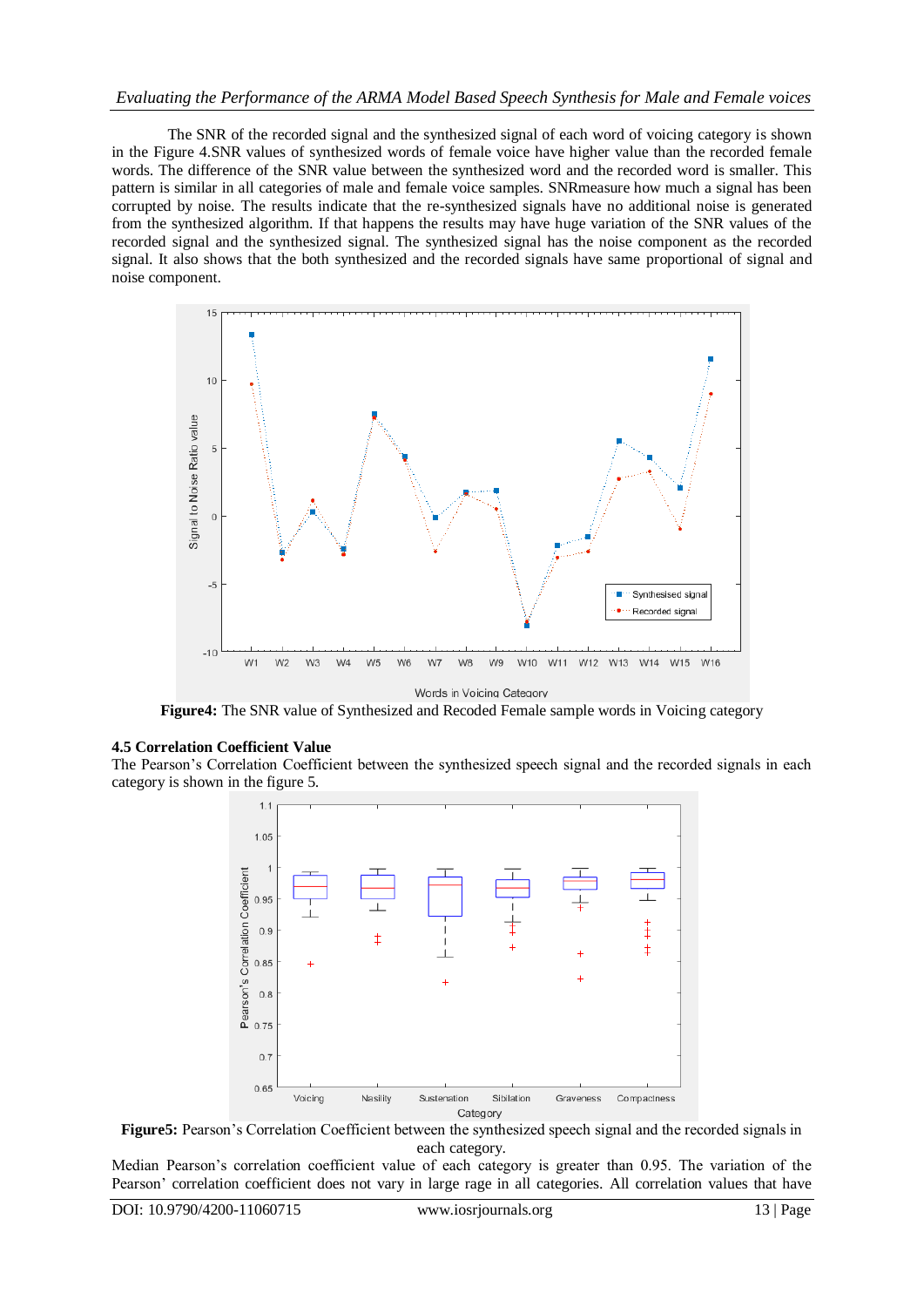obtained are more than 0.8. The average Pearson's correlation coefficient values of male and female voice were shown in figure 6.



**Figure6**: The Average Pearson's Correlation Coefficient between the synthesized speech signal and the recorded signals in each category.

The Average Pearson's Correlation Coefficient values were greater than 0.95 for all categories in both male and female voices.Lowest average Pearson's Correlation Coefficient value was observed in Sustenation category for both male and female voices, whereas the largest value was observed in Compactness category.The average Pearson's Correlation Coefficient values for male voice were greater than female voice in all categories. These resultsindicate the speech signals that were reconstructed are closer to the recorded speech signals forbothgender.

Overall results implyfemale voice has higher Identification percentage of the DRT, higher PSNR, average Pearson's Correlation Coefficient and lower MSR value. That meansthe synthesized words of female voice can be identified clearly in all categories and the similarity between the synthesized speech signal and recorded speech signals were closer. The output also points out the percentage identification of the DRT, PSNR and average Pearson's Correlation Coefficient values were higher in male voices than female voice while the MSR is lower in male voice than female voice. Among all the categories the words belong to Nasality category has the highest percentage of identification value and the higher values of PSNR and lower MSR value than other categories. The Sustenation category has the opposite reaction for that.

## **VI Conclusion**

The study investigates the naturalness and the intangibility of synthesized male and female voices using an unique process. One algorithm was used to analyze the recoded samples in both male and female voices. The quality of the proposed speech analysis and synthesized system is evaluated using both subjective and objective measurements for naturalness and the intangibility. The subjective quality measurement, the diagnostic rhyme test proves that synthesized words in any category can be identified clearly for both male and female voices in higher percentage. The objective quality measurements of PSNR, MSE and SNR verifies that the synthesized signals have lower error and lesser noise with higher quality signal for both male and female voice. The Pearson's correlation coefficient values show that generated signals were similar to the original recorded signals. For all the subjective and objective quality measurements conclude that the proposed speech analysis and synthesized method generated more natural and more intangible speech for both male and female voices. Furthermore, the naturalness and the intangibility of synthesized male voice is greater than the synthesized female voice. The speech system extracts the speech information of Nasality category than all other categories. The experiment concludes that the ARMA based speech analysis algorithm extract the most dominant speech informationusing unique filter conditions from both male and female voices. The proposed model can be used to resynthesized speech signals more naturally and more intangible for both male and female voice.